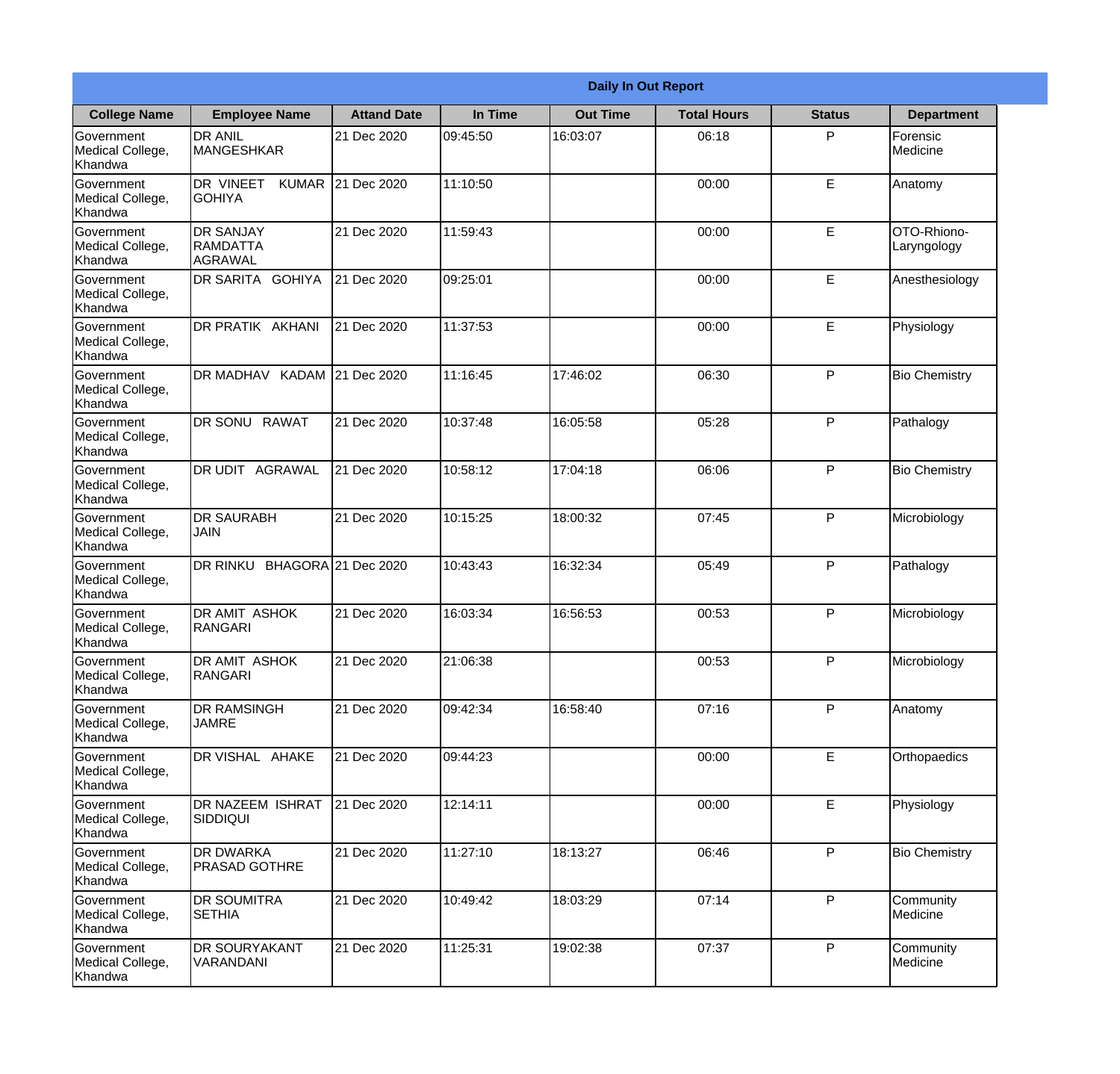| <b>Designation</b>                  | <b>Category</b>        |
|-------------------------------------|------------------------|
| Assistant Professor   Para Clinical |                        |
| Professor                           | Non Clinical           |
| Professor                           | Clinical               |
| Professor                           | Clinical               |
| <b>Assistant Professor</b>          | Non Clinical           |
| Assistant Professor   Non Clinical  |                        |
| Demonstrator/Tutor   Para Clinical  |                        |
| Associate Professor Non Clinical    |                        |
| Associate Professor   Para Clinical |                        |
| <b>Assistant Professor</b>          | Para Clinical          |
| Professor                           | Para Clinical          |
| Professor                           | Para Clinical          |
| Demonstrator/Tutor   Non Clinical   |                        |
| <b>Assistant Professor</b>          | <i><b>Clinical</b></i> |
| Professor                           | <b>Non Clinical</b>    |
| Demonstrator/Tutor   Non Clinical   |                        |
| <b>Assistant Professor</b>          | Para Clinical          |
| Demonstrator/Tutor   Para Clinical  |                        |

## **Daily In Out Report**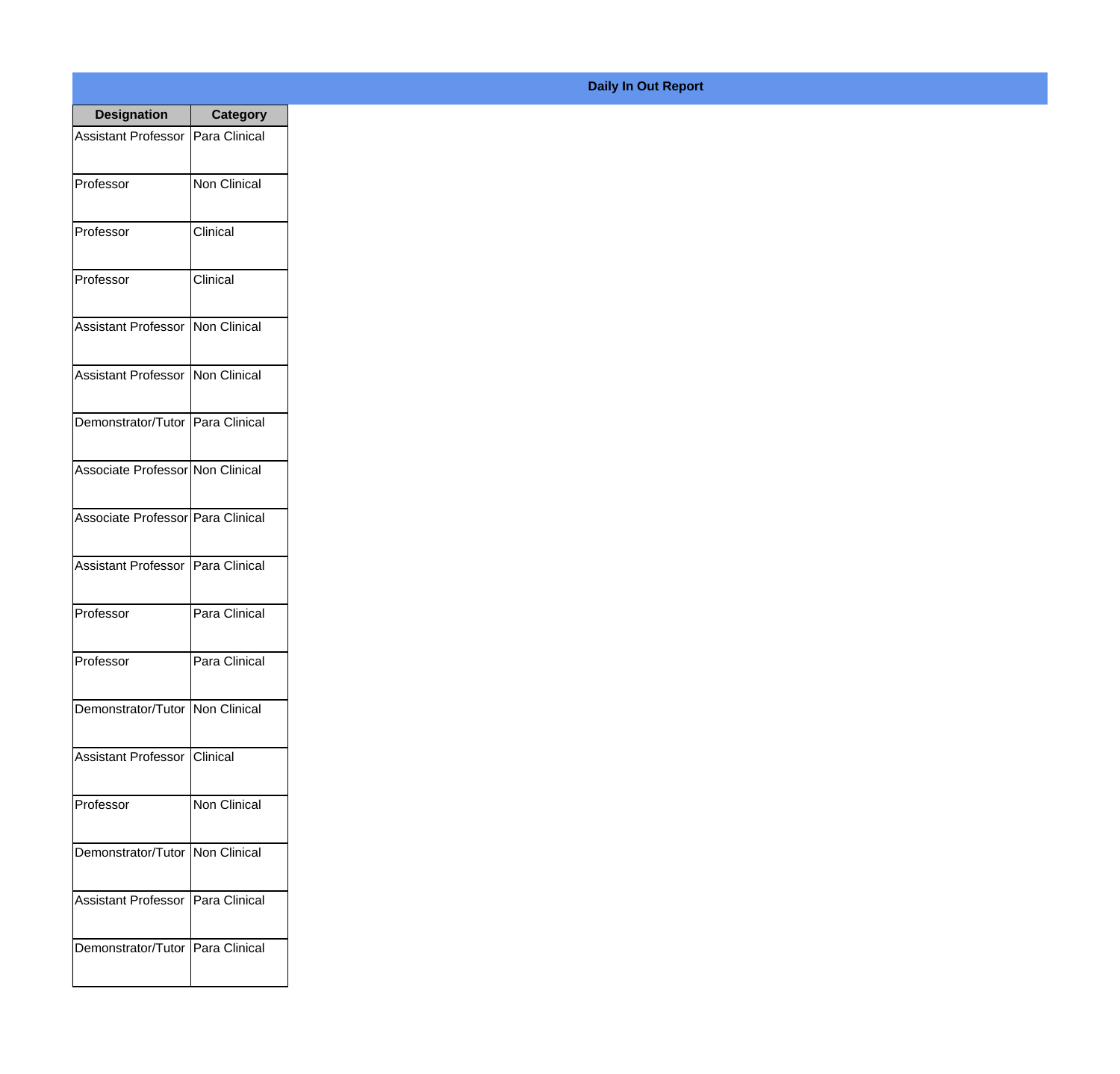|                                                         |                                                       |             |          |          | <b>Daily In Out Report</b> |              |                         |
|---------------------------------------------------------|-------------------------------------------------------|-------------|----------|----------|----------------------------|--------------|-------------------------|
| Government<br>Medical College,<br>Khandwa               | DR LEENA PARIHAR                                      | 21 Dec 2020 | 11:39:28 | 16:09:06 | 04:30                      | P            | Community<br>Medicine   |
| Government<br>Medical College,<br>Khandwa               | <b>MR PIYUSH KUMAR</b><br>IMISHRA                     | 21 Dec 2020 | 11:08:21 | 19:02:44 | 07:54                      | P            | Community<br>Medicine   |
| <b>Government</b><br>Medical College,<br>Khandwa        | DR SACHIN PARMAR 21 Dec 2020                          |             | 11:18:24 | 18:18:40 | 07:00                      | P            | Community<br>Medicine   |
| <b>Government</b><br>Medical College,<br>Khandwa        | DR SAGAR MEENA                                        | 21 Dec 2020 | 13:06:35 |          | 00:00                      | E            | Forensic<br>Medicine    |
| Government<br>Medical College,<br>Khandwa               | DR PRAMILA VERMA 21 Dec 2020                          |             | 12:16:28 |          | 00:00                      | E            | Paediatrics             |
| Government<br>Medical College,<br>Khandwa               | <b>DR MANOJ BALKE</b>                                 | 21 Dec 2020 | 09:47:53 | 17:01:09 | 07:14                      | P            | Ophthalmology           |
| Government<br>Medical College,<br>Khandwa               | <b>DR RAKESH KUMAR</b><br><b>SHIVHARE</b>             | 21 Dec 2020 | 09:59:24 |          | 00:00                      | E            | Microbiology            |
| Government<br>Medical College,<br>Khandwa               | <b>DR CHANDNI</b><br>KAROLE                           | 21 Dec 2020 | 09:37:33 | 15:37:55 | 06:00                      | $\mathsf{P}$ | Ophthalmology           |
| Government<br>Medical College,<br>Khandwa               | <b>DR SAPNA</b><br><b>MAHESHRAM</b>                   | 21 Dec 2020 | 10:44:11 | 17:37:26 | 06:53                      | P            | Community<br>Medicine   |
| <b>Government</b><br>Medical College,<br>Khandwa        | <b>DR SEEMA</b><br><b>SUDHAKARRAO</b><br><b>SUTAY</b> | 21 Dec 2020 | 12:57:41 |          | 00:00                      | E            | Forensic<br>Medicine    |
| <b>Government</b><br>Medical College,<br><b>Khandwa</b> | <b>DR AJAY</b><br>NARWARIYA                           | 21 Dec 2020 | 10:19:58 |          | 00:00                      | E            | Microbiology            |
| Government<br>Medical College,<br>Khandwa               | <b>DR NISHA</b><br><b>KAITHWAS</b>                    | 21 Dec 2020 | 10:27:18 | 13:34:12 | 03:07                      | P            | Psychiatry              |
| Government<br>Medical College,<br>Khandwa               | <b>DR ANANT</b><br><b>TUKARAM PAWAR</b>               | 21 Dec 2020 | 11:34:41 | 18:31:06 | 06:57                      | P            | Community<br>Medicine   |
| <b>Government</b><br>Medical College,<br>Khandwa        | DR SHAIKH M.KHALIQ 21 Dec 2020                        |             | 11:26:02 |          | 00:00                      | E            | <b>Bio Chemistry</b>    |
| Government<br>Medical College,<br>Khandwa               | <b>DR RAJU</b>                                        | 21 Dec 2020 | 10:04:28 | 18:32:48 | 08:28                      | P            | Forensic<br>Medicine    |
| Government<br>Medical College,<br>Khandwa               | <b>DR MAHENDRA</b><br>PANWAR                          | 21 Dec 2020 | 09:36:43 |          | 00:00                      | E            | Orthopaedics            |
| Government<br>Medical College,<br>Khandwa               | <b>DR RANJEET</b><br><b>BADOLE</b>                    | 21 Dec 2020 | 10:05:25 |          | 00:00                      | $\mathsf E$  | <b>General Medicine</b> |
| Government<br>Medical College,<br>Khandwa               | <b>DR ARUN KUMAR</b><br>PARGI                         | 21 Dec 2020 | 10:06:44 | 10:29:08 | 00:23                      | $\mathsf{P}$ | <b>General Surgery</b>  |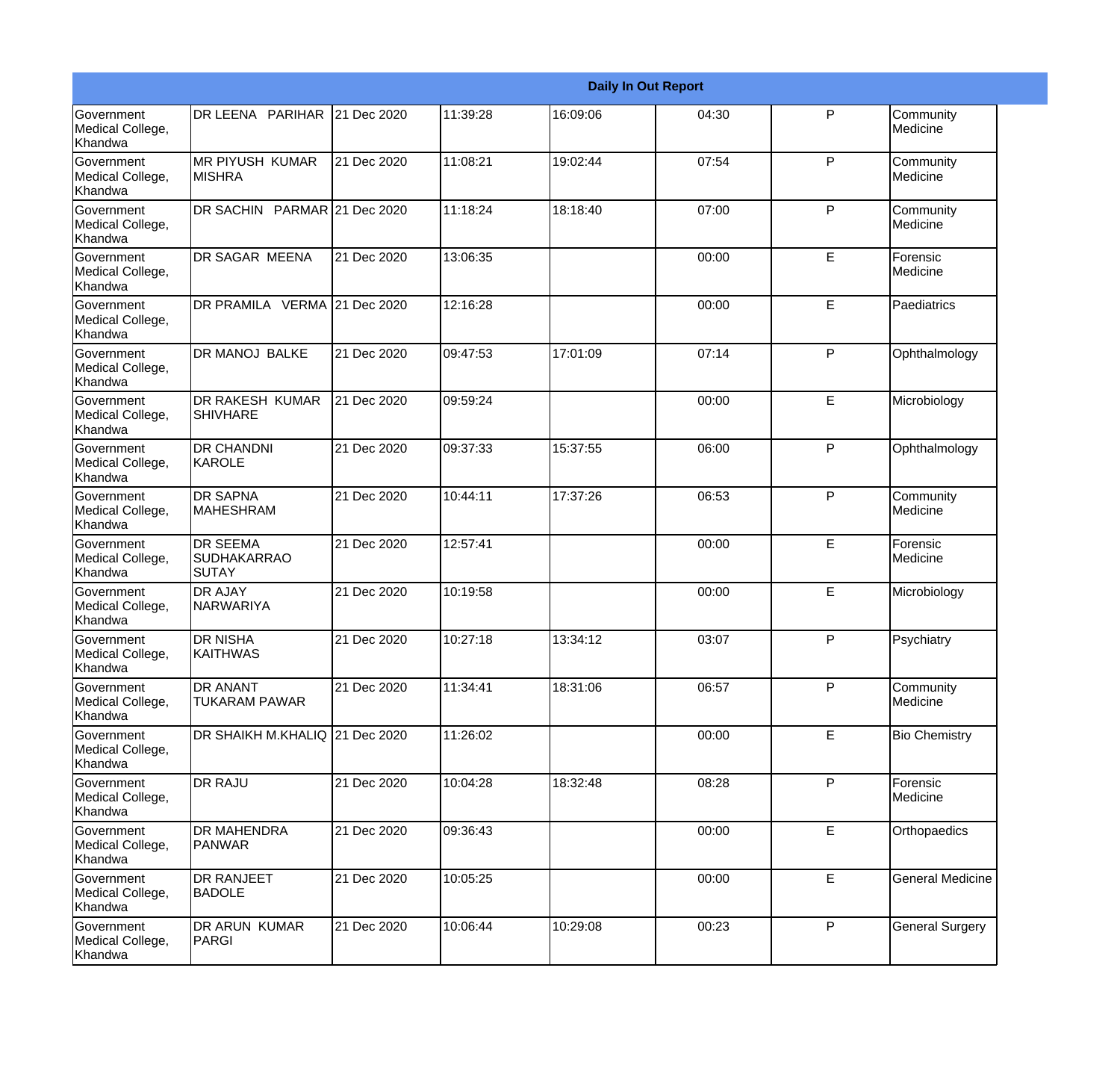| Assistant Professor Para Clinical |               |
|-----------------------------------|---------------|
| Statistician                      | Para Clinical |
|                                   |               |
| Assistant Professor Para Clinical |               |
| Demonstrator/Tutor Para Clinical  |               |
|                                   |               |
| Professor                         | Clinical      |
| Assistant Professor Clinical      |               |
| Demonstrator/Tutor Para Clinical  |               |
|                                   |               |
| Assistant Professor Clinical      |               |
| Associate Professor Para Clinical |               |
| Professor                         | Para Clinical |
|                                   |               |
| Demonstrator/Tutor Para Clinical  |               |
| Assistant Professor Clinical      |               |
|                                   |               |
| Professor                         | Para Clinical |
| Professor                         | Non Clinical  |
| Demonstrator/Tutor Para Clinical  |               |
|                                   |               |
| Assistant Professor Clinical      |               |
| Assistant Professor Clinical      |               |
| Assistant Professor Clinical      |               |
|                                   |               |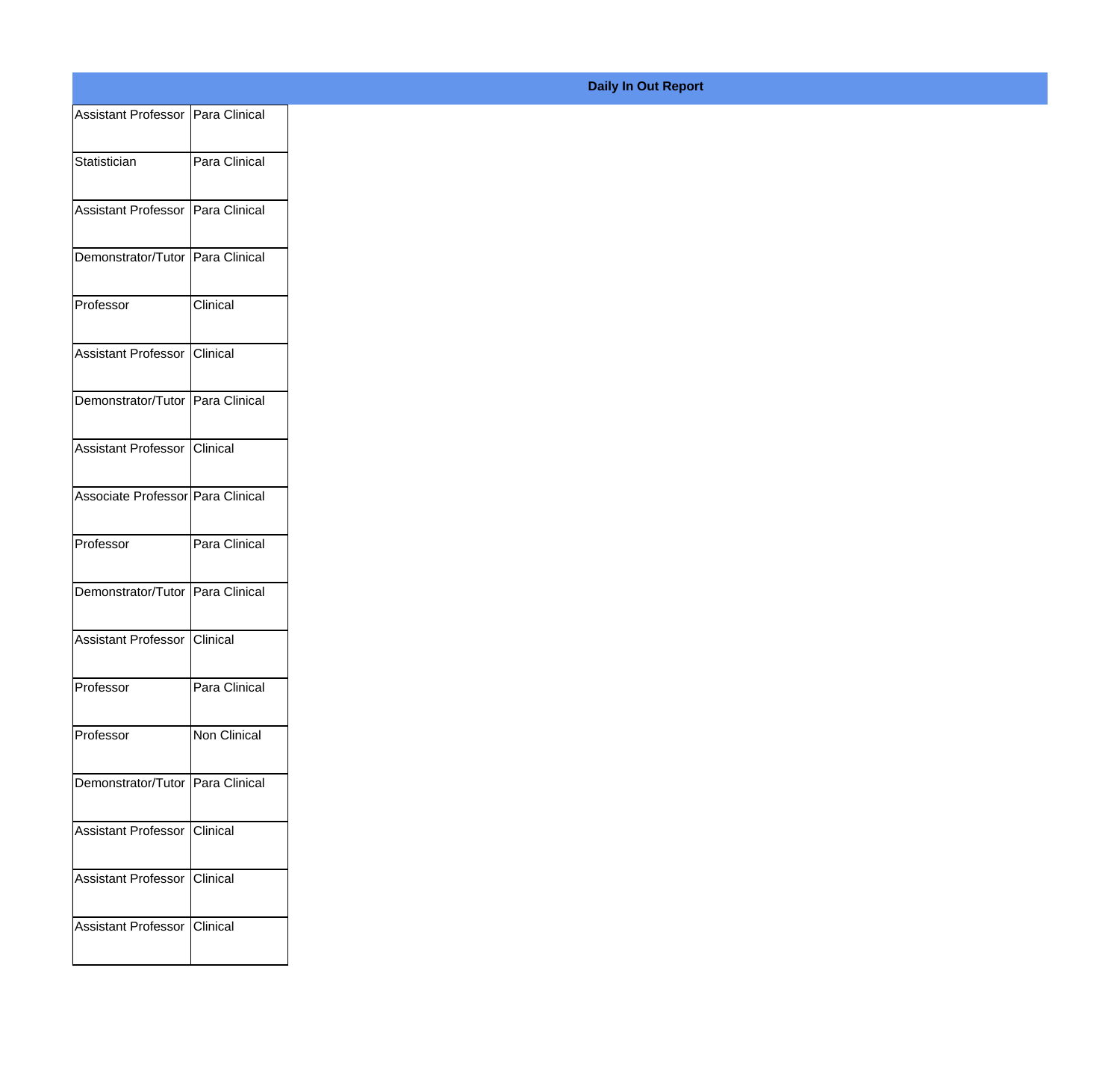|                                                  |                                                   |             |          |          | <b>Daily In Out Report</b> |   |                             |
|--------------------------------------------------|---------------------------------------------------|-------------|----------|----------|----------------------------|---|-----------------------------|
| <b>Government</b><br>Medical College,<br>Khandwa | <b>DR NITESHKUMAR</b><br>KISHORILAL<br>RATHORE    | 21 Dec 2020 | 10:30:51 |          | 00:00                      | E | Pharmacology                |
| Government<br>Medical College,<br>Khandwa        | <b>DR PRIYESH</b><br>MARSKOLE                     | 21 Dec 2020 | 10:03:09 | 17:41:53 | 07:38                      | P | Community<br>Medicine       |
| <b>Government</b><br>Medical College,<br>Khandwa | DR VIJAY NAYAK                                    | 21 Dec 2020 | 16:58:33 |          | 00:00                      | E | Anatomy                     |
| <b>Government</b><br>Medical College,<br>Khandwa | DR SUNIL BAJOLIYA                                 | 21 Dec 2020 | 09:18:57 |          | 00:00                      | E | OTO-Rhiono-<br>Laryngology  |
| Government<br>Medical College,<br>Khandwa        | DR NISHA MANDLOI<br>PANWAR                        | 21 Dec 2020 | 09:32:38 | 17:07:24 | 07:35                      | P | Obstetrics &<br>Gynaecology |
| Government<br>Medical College,<br>Khandwa        | <b>DR NISHA MANDLOI</b><br>PANWAR                 | 21 Dec 2020 | 17:07:33 |          | 07:35                      | P | Obstetrics &<br>Gynaecology |
| <b>Government</b><br>Medical College,<br>Khandwa | DR NANDINI DIXIT                                  | 21 Dec 2020 | 10:26:26 |          | 00:00                      | E | Paediatrics                 |
| <b>Government</b><br>Medical College,<br>Khandwa | <b>DR SATISH</b><br><b>CHANDEL</b>                | 21 Dec 2020 | 08:43:05 |          | 00:00                      | E | Pharmacology                |
| Government<br>Medical College,<br>Khandwa        | <b>DR JITENDRA</b><br><b>AHIRWAR</b>              | 21 Dec 2020 | 10:47:37 | 17:14:11 | 06:27                      | P | Pathalogy                   |
| Government<br>Medical College,<br>Khandwa        | <b>DR MUKTESHWARI</b><br><b>GUPTA</b>             | 21 Dec 2020 | 11:45:10 | 16:22:09 | 04:37                      | P | Pharmacology                |
| <b>Government</b><br>Medical College,<br>Khandwa | <b>DR PURTI AGARWAL</b><br>SAINI                  | 21 Dec 2020 | 11:16:58 | 16:02:50 | 04:46                      | P | Pathalogy                   |
| Government<br>Medical College,<br>Khandwa        | DR YASHPAL RAY                                    | 21 Dec 2020 | 10:45:26 |          | 00:00                      | E | Anatomy                     |
| Government<br>Medical College,<br>Khandwa        | <b>DR DEEPIKA</b><br>PANWAR                       | 21 Dec 2020 | 11:15:19 | 17:13:08 | 05:58                      | P | <b>Bio Chemistry</b>        |
| Government<br>Medical College,<br>Khandwa        | <b>DR VISHAL</b><br><b>KUMAR</b><br><b>THAKRE</b> | 21 Dec 2020 | 09:36:29 | 17:27:31 | 07:51                      | P | Physiology                  |
| Government<br>Medical College,<br>Khandwa        | DR RINKU YADAV                                    | 21 Dec 2020 | 10:29:18 |          | 00:00                      | E | <b>General Surgery</b>      |
| Government<br>Medical College,<br>Khandwa        | RENU WAGHMARE                                     | 21 Dec 2020 | 10:37:38 | 15:58:32 | 05:21                      | P | Community<br>Medicine       |